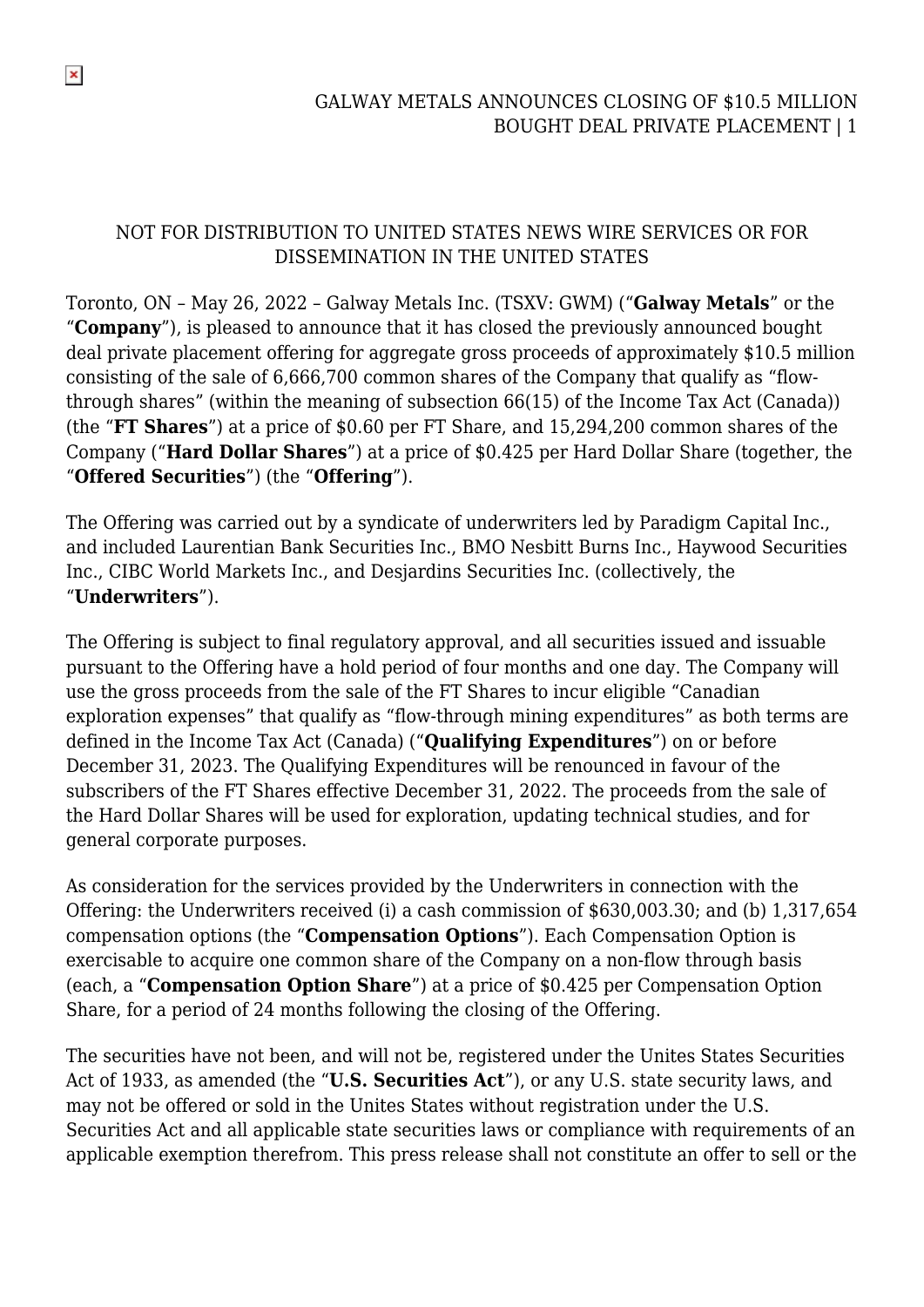solicitation of an offer to buy securities in the Unites States, nor shall there be any sale of these securities in any jurisdiction in which such offer, solicitation or sale would be unlawful.

### **About Galway Metals Inc.**

Galway Metals is well capitalized with two projects in Canada: Clarence Stream, an emerging gold district in New Brunswick, and Estrades, the former producing, high-grade, gold-rich VMS polymetallic mine in Quebec. The Company began trading on January 4, 2013, after its successful spinout to existing shareholders from Galway Resources following the completion of the US\$340 million sale of that company. With substantially the same management team and Board of Directors, Galway Metals is keenly intent on creating similar value as it had with Galway Resources.

Should you have any questions and for further information, please contact (toll free):

# **Galway Metals Inc.**

Robert Hinchcliffe President & Chief Executive Officer 1-800-771-0680 Website: [www.galwaymetalsinc.com](https://pr.report/oPLR2gDm) Email: [info@galwaymetalsinc.com](mailto:info@galwaymetalsinc.com)

Look us up on [Facebook,](https://pr.report/gx8CqZnP) [Twitter](https://pr.report/pK3nWLjh) or [LinkedIn](https://pr.report/oatCOlIb)

# **Cautionary Statement**

Neither the TSX Venture Exchange nor its Regulation Services Provider (as that term is defined in the policies of the TSX Venture Exchange) accepts responsibility for the adequacy or accuracy of this news release.

This news release contains forward-looking information, which is not comprised of historical facts. Forward-looking information involves risks, uncertainties and other factors that could cause actual events, results, performance, prospects and opportunities to differ materially from those expressed or implied by such forward-looking information. Forward-looking

 $\pmb{\times}$